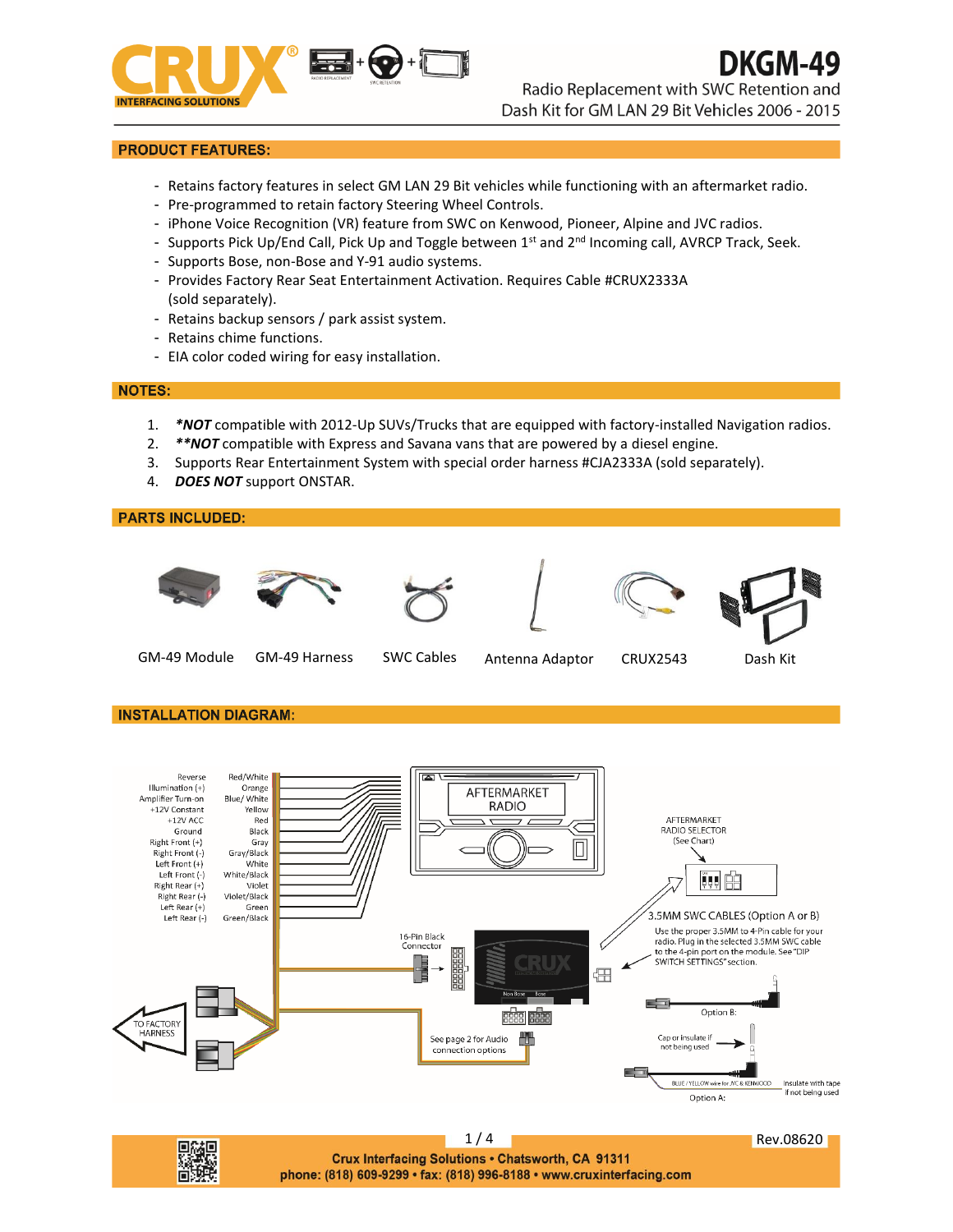

# DKGM-49

Radio Replacement with SWC Retention and Dash Kit for GM LAN 29 Bit Vehicles 2006 - 2015

## **DIP SWITCH SETTINGS:**

## **SETTING THE AFTERMARKET RADIO BRAND**

With the key in the off position, set the DIP switches to the corresponding radio listed below.

| RADIO BRAND:                                                            | $DIP#$ : |                          | C          |                 |                   |
|-------------------------------------------------------------------------|----------|--------------------------|------------|-----------------|-------------------|
| Atoto, Dual, Fahrenheit, Jensen<br>Pioneer, Power Acoustik, Soundstream |          | <b>OFF</b><br><b>OFF</b> | ON<br>ON   | <b>ON</b><br>ON | <b>SWC MODULE</b> |
| Blaupunkt, Most off-brand Radio                                         |          | <b>OFF</b>               | ΟN         | <b>ON</b>       | <b>DIP SWITCH</b> |
| Alpine                                                                  |          | <b>OFF</b>               | <b>OFF</b> | <b>OFF</b>      | lON               |
| Clarion                                                                 |          | <b>ON</b>                | ON         | <b>OFF</b>      |                   |
| Kenwood                                                                 |          | <b>ON</b>                | ΟN         | <b>ON</b>       |                   |
| JVC                                                                     |          | ON                       | <b>OFF</b> | <b>ON</b>       | 23                |
| Boss, Old Sony                                                          |          | ON                       | <b>OFF</b> | <b>OFF</b>      |                   |
| New Sony                                                                |          | <b>OFF</b>               | ΟN         | OFF.            |                   |

NOTE: For Atoto, Blaupunkt, Dual, Farenheit, Power Acoustik, Soundstream, and most off-brand radios, check the aftermarket radio's manual to see if the SWC buttons need to be programmed.

## **3.5MM SWC CABLE**

Use the proper 3.5 to 4 pin SWC cable for the aftermarket radio being used:

**OPTION A** is used for ALPINE, CLARION, (JVC and KENWOOD units will use the Blue/Yellow wire). **OPTION B** is used for ATOTO, BOSS, DUAL, FAHRENHEIT, JENSEN, POWER ACOUSTIK, PIONEER, SONY, SOUND STREAM and most OFF-BRAND headunits.

*NOTE: Cap or insulate the 3.5mm plug or Blue/Yellow wire if not being used.*

## **SELECTING THE AUDIO SYSTEM:**

If the vehicle is equipped with a Bose system, the DKGM-49 module has a built-in Bose adaptor that allows the proper audio input gain from the aftermarket radio to the Bose amplifier. To use this feature, plug in the male 8-pin connector on the harness to the GRAY female 8-pin connector on the DKGM-49 module. The module is also labeled "Bose" and "Non Bose" to avoid confusion. (see picture below)

If the vehicle is NOT equipped with a Bose system, plug in the male 8-pin connector to the BLACK female 8-pin on the GM-49 module.





2 / 4 Rev.08620 Crux Interfacing Solutions . Chatsworth, CA 91311 phone: (818) 609-9299 · fax: (818) 996-8188 · www.cruxinterfacing.com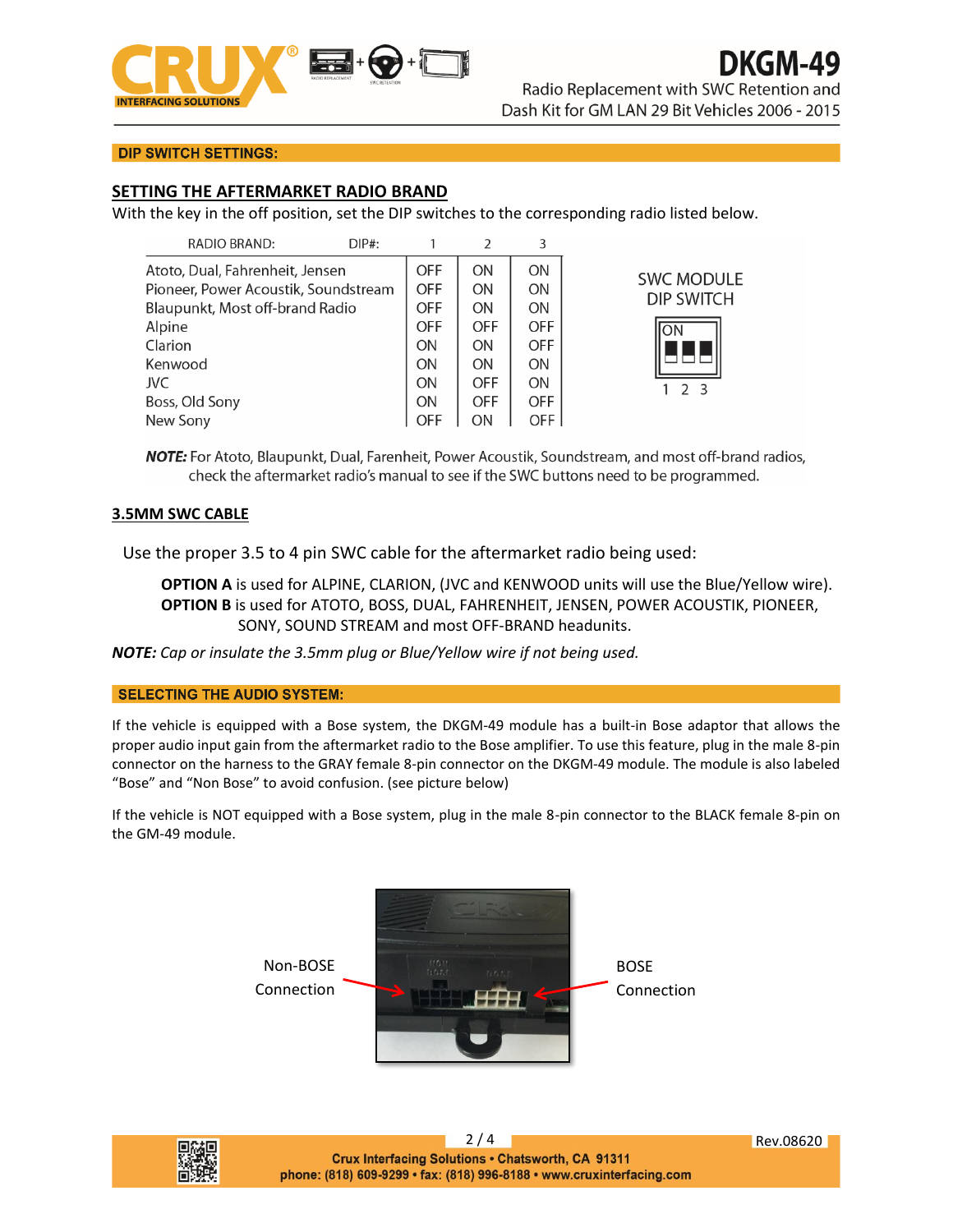

Dash Kit for GM LAN 29 Bit Vehicles 2006 - 2015

#### **CHIME VOLUME ADJUSTMENT:**

The DKGM-49 module has a potentiometer to adjust the chime volume. It is set at halfway by default. To adjust the volume, simply use a suitable screwdriver and turn the potentiometer clockwise to increase the volume and counter-clockwise to decrease the volume.



#### **BACK UP CAMERA CONNECTION:**

You can retain use of the factory backup camera by using the CRUX2543 harness provided in the kit. See below for connection instructions. (Note: Loose wires may not be needed in the installation.)

#### **BACK-UP CAMERA CONNECTION**

- 1. Connect the back-up camera 16-Pin connector to the vehicles 16-Pin factory connector.
- 2. Connect the yellow video RCA to the new aftermarket radio reverse camera input.
- 3. Test the video feed before installing the radio back into the dashboard. (Radio may need to be set prior to testing)



#### **DASH KIT INSTALLATION:**

A double DIN radio replacement dash kit is included in the kit to make the installation quick and easy. You have the option of installing a Double DIN or two Single DIN radios. The DKGM-49 kit includes: